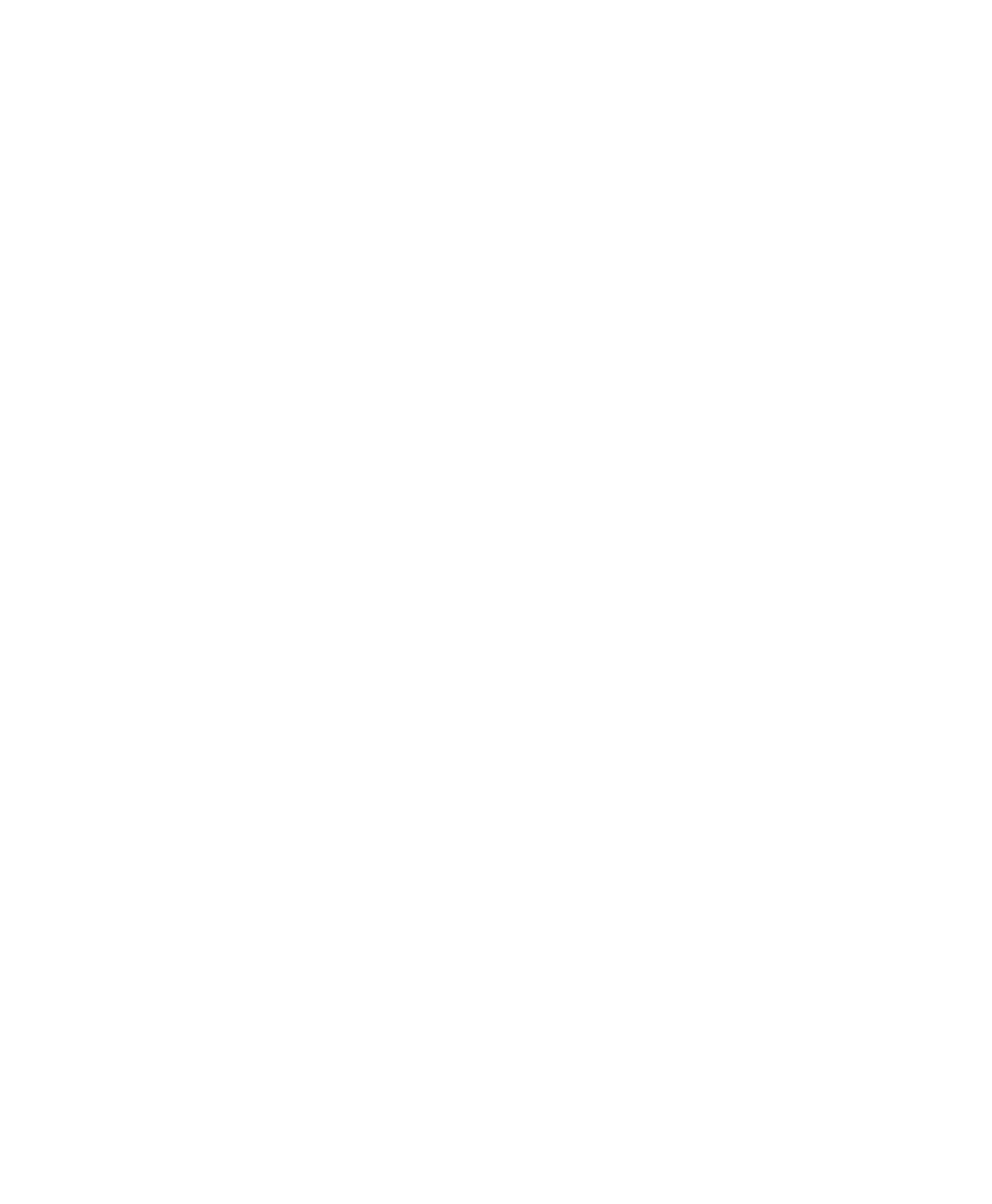#### **PRELUDE**

*We invite you to begin your personal preparation at the beginning of the prelude.*

## **CALL TO WORSHIP**

- ONE: Holy Spirit, you breathed over the waters and brought forth Creation.
- **All: You create us anew each day, each breath.**
- ONE: Holy Spirit, you live and move in all of us.
- **ALL: You make us one, your living body.**
- ONE: Holy Spirit, you enflame us with your love.
- **ALL: We are the love song you sing to the world. And so we sing our love to you. Alleluia!**

**HYMN** Spirit Song UMH# 347

Oh let the Son of God enfold you With His Spirit and His love Let Him fill your heart and satisfy your soul Oh let Him have those things that hold you And His Spirit like a dove Will descend upon your life and make you whole.

#### **Jesus oh Jesus**

Come and fill Your lambs Jesus oh Jesus Come and fill Your lambs.

# **Oh come and sing this song with gladness**

As your hearts are filled with joy Lift your hands in sweet surrender to His name Oh give Him all your tears and sadness Give Him all your years of pain And you'll enter into life in Jesus' name.

# **Jesus oh Jesus**

Come and fill Your lambs Jesus oh Jesus Come and fill Your lambs.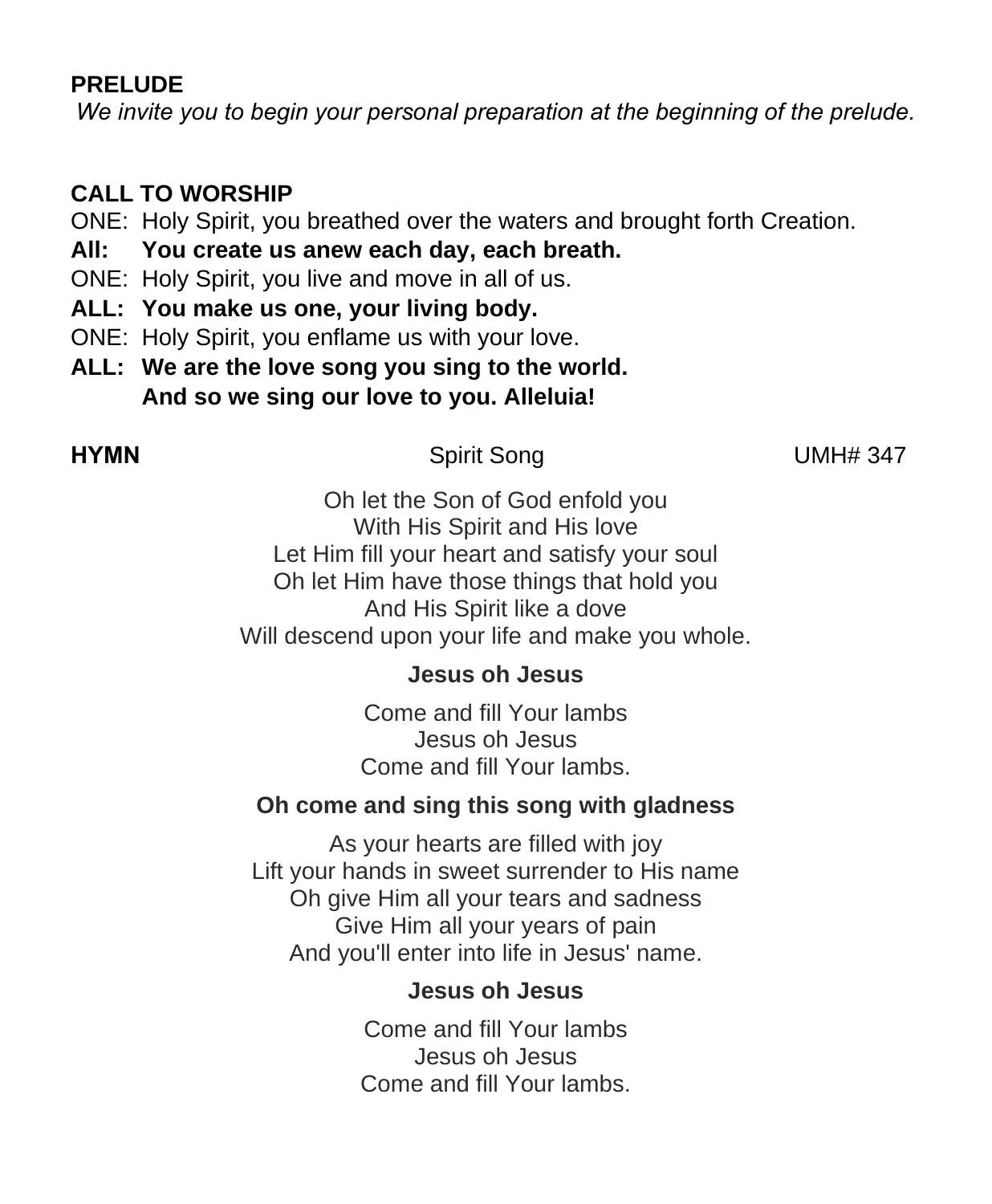# **PRAYER OF THE DAY**

**God of our living breath, you poured out your Spirit on Jesus' followers long ago and created the church. Pour out your Spirit on us now, and make us once again the Body of Christ, breathing your love, on fire with your courage, carried on the winds of your joy. Speak your Word to us and set our hearts aflame with your love. Amen.**

# **GOSPEL READING:** Acts 2:1-21 CEB

When Pentecost Day arrived, they were all together in one place. Suddenly a sound from heaven like the howling of a fierce wind filled the entire house where they were sitting. They saw what seemed to be individual flames of fire alighting on each one of them. They were all filled with the Holy Spirit and began to speak in other languages as the Spirit enabled them to speak.

There were pious Jews from every nation under heaven living in Jerusalem. When they heard this sound, a crowd gathered. They were mystified because everyone heard them speaking in their native languages. They were surprised and amazed, saying, "Look, aren't all the people who are speaking Galileans, every one of them? How then can each of us hear them speaking in our native language? Parthians, Medes, and Elamites; as well as residents of Mesopotamia, Judea, and Cappadocia, Pontus and Asia, Phrygia and Pamphylia, Egypt and the regions of Libya bordering Cyrene; and visitors from Rome (both Jews and converts to Judaism), Cretans and Arabs—we hear them declaring the mighty works of God in our own languages!" They were all surprised and bewildered. Some asked each other, "What does this mean?" Others jeered at them, saying, "They're full of new wine!"

Peter stood with the other eleven apostles. He raised his voice and declared, "Judeans and everyone living in Jerusalem! Know this! Listen carefully to my words! These people aren't drunk, as you suspect; after all, it's only nine o'clock in the morning! Rather, this is what was spoken through the prophet Joel:

*In the last days, God says, I will pour out my Spirit on all people. Your sons and daughters will prophesy. Your young will see visions. Your elders will dream dreams. Even upon my servants, men and women, I will pour out my Spirit in those days, and they will prophesy. I will cause wonders to occur in the heavens above*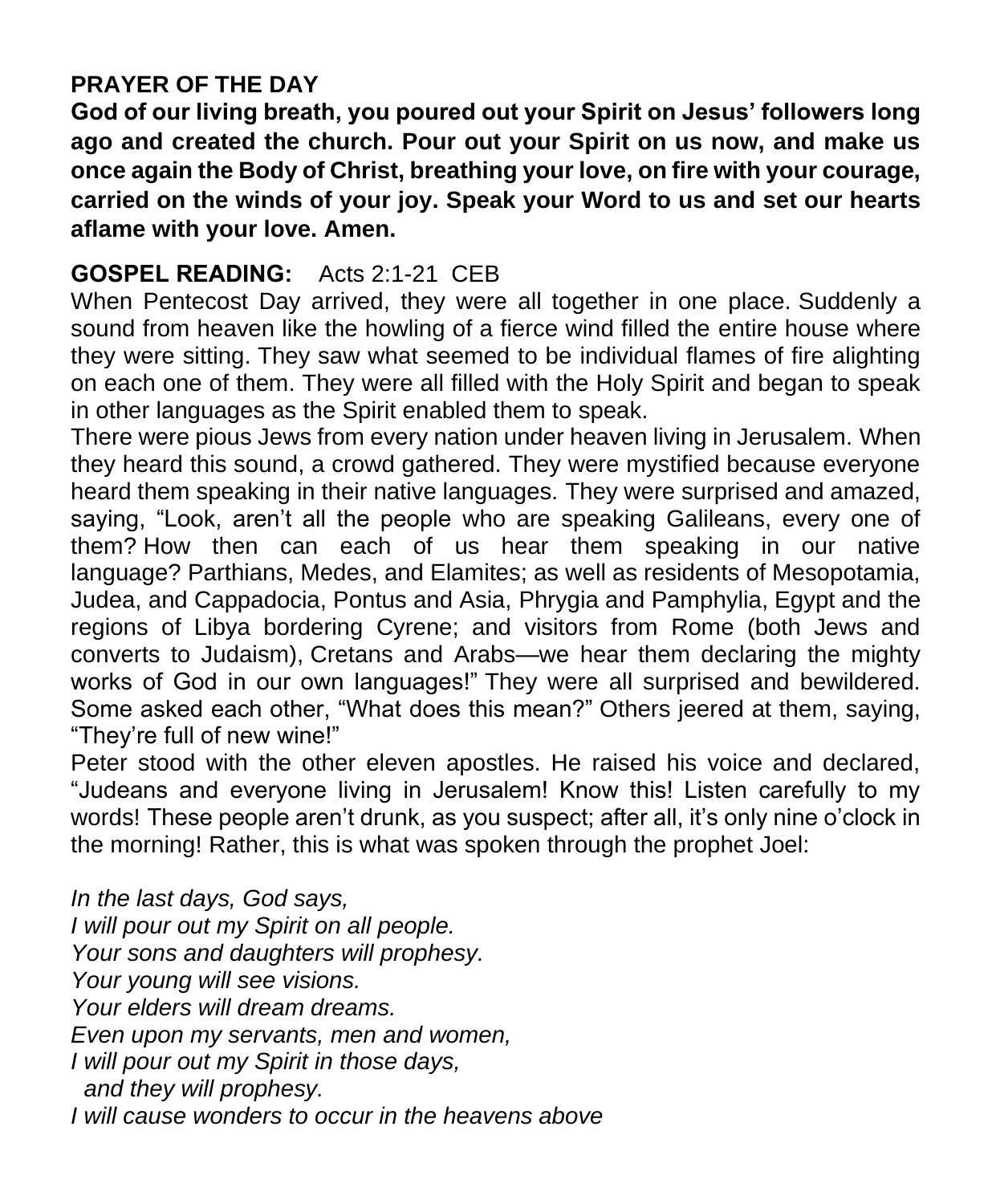*and signs on the earth below, blood and fire and a cloud of smoke. The sun will be changed into darkness, and the moon will be changed into blood, before the great and spectacular day of the Lord comes. And everyone who calls on the name of the Lord will be saved.*

**MESSAGE** *Listening in Tongues*

**SPECIAL MUSIC**

# **PRAYERS OF THE PEOPLE**

# **PRAYER OF CONFESSION**

ONE: Spirit of God, you breathe your love in us.

**ALL: We give thanks for those times when we have lived by your love, your Spirit in us…**

(Silence…)

- ONE: Spirit of God, you breathe your love in us.
- **ALL: We confess those times when we have lived by fear or selfishness, not by your Spirit, and we open ourselves to your grace…**

(Silence…)

- ONE: We breathe in your grace… and we breathe out your grace.
- **ALL: Thanks be to you, God of our breath.**

# **THE OFFERING**

We invite you to take this time to express your gratitude to God for all that you have been given by dedicating your time, talents, witness, service, and resources. The gifts you give are helping God build the community of love in this place and in our world. We offer several ways that you can give your fiscal pledge: dropping it into the "church" located in the Narthex, by mail, through our website, or add PVEC to your online bill pay. Thank you for your generosity.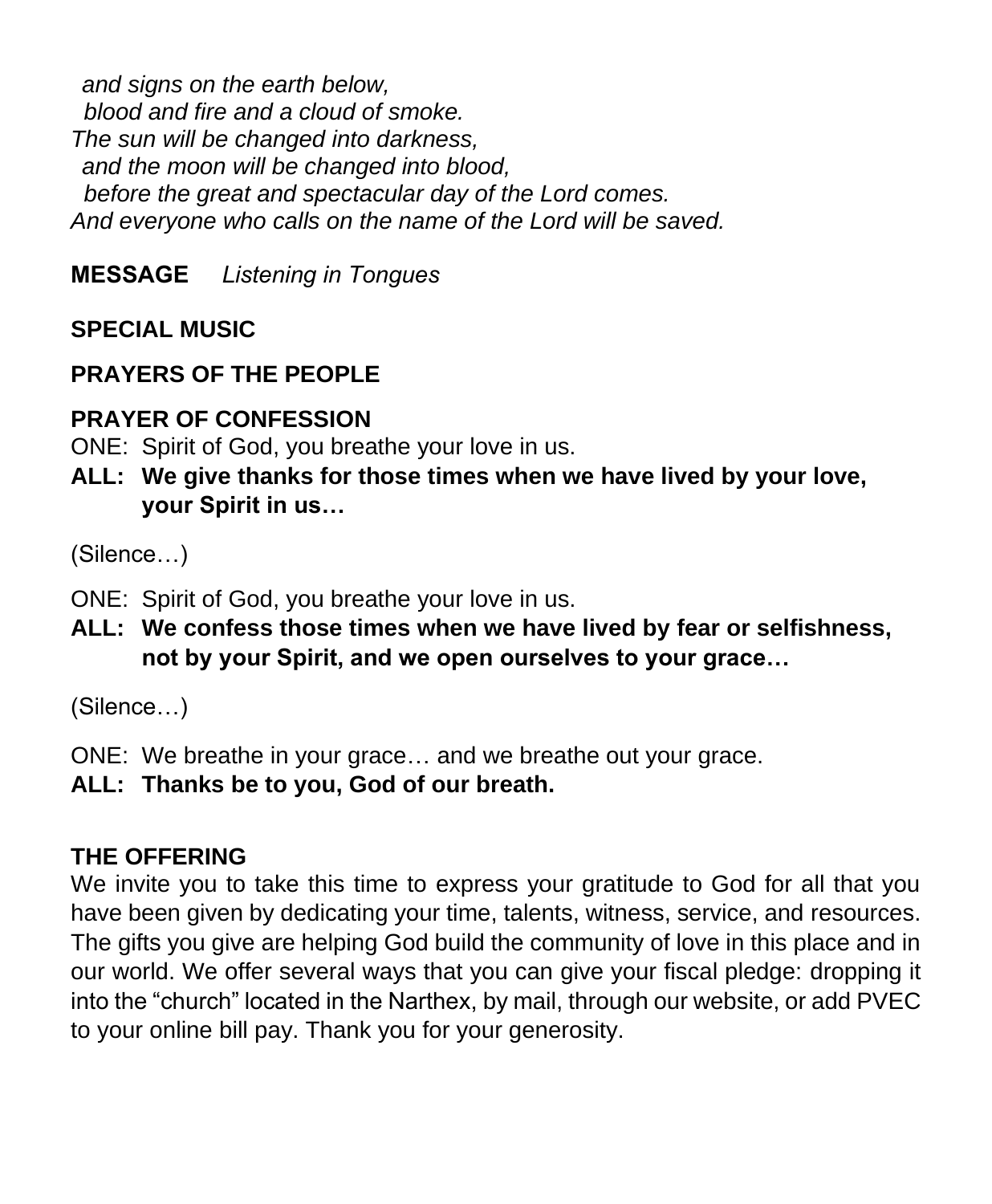# **PRAYER OF DEDICATION**

**Gracious God, we give you our gifts as symbols of our lives. Receive them with love, bless them with grace, and use them according to your will. Anoint us with your Spirit, unite us with all who love you, give us the language of grace, and send us into the world aflame with your love, in the name of Christ, for the sake of the blessing of the world. Amen.**

# **THE GREAT THANKSGIVING**

- ONE: God is with you.
- **ALL: And also with you.**
- ONE: Lift up your heart.
- **ALL: We lift them up to God.**
- ONE: Let us give thanks to the Holy One, our God.
- **ALL: It is good and beautiful to give God our praise.**
- ONE: Holy One, in the beginning your wind brooded over the waters and you created the world.
- **ALL: You breathed into the clay of the earth and it became a living human being.**
- ONE: The strong east wind of your breath parted the Red Sea and led the slaves to freedom.
- **ALL: Your breath entered the dry bones in the valley, and they rose to life again. Therefore with your holy breath in us we sing your praise.**
- **ALL: Holy, holy, holy Lord, God of power and might, heaven and earth are full of your glory. Hosanna in the highest. Blessed is he who comes in the name of the Lord. Hosanna in the highest.**
- ONE: Blessed are all who come in your name, and blessed is Jesus, your Christ.
- **ALL: At his baptism your Spirit descended on him as a dove.**
- ONE: He embodied your love, he breathed your grace.
- **ALL: By your Spirit he healed and taught and nourished your people.**
- ONE: The powers of evil opposed him and crucified him; but the Spirit of Life raised him.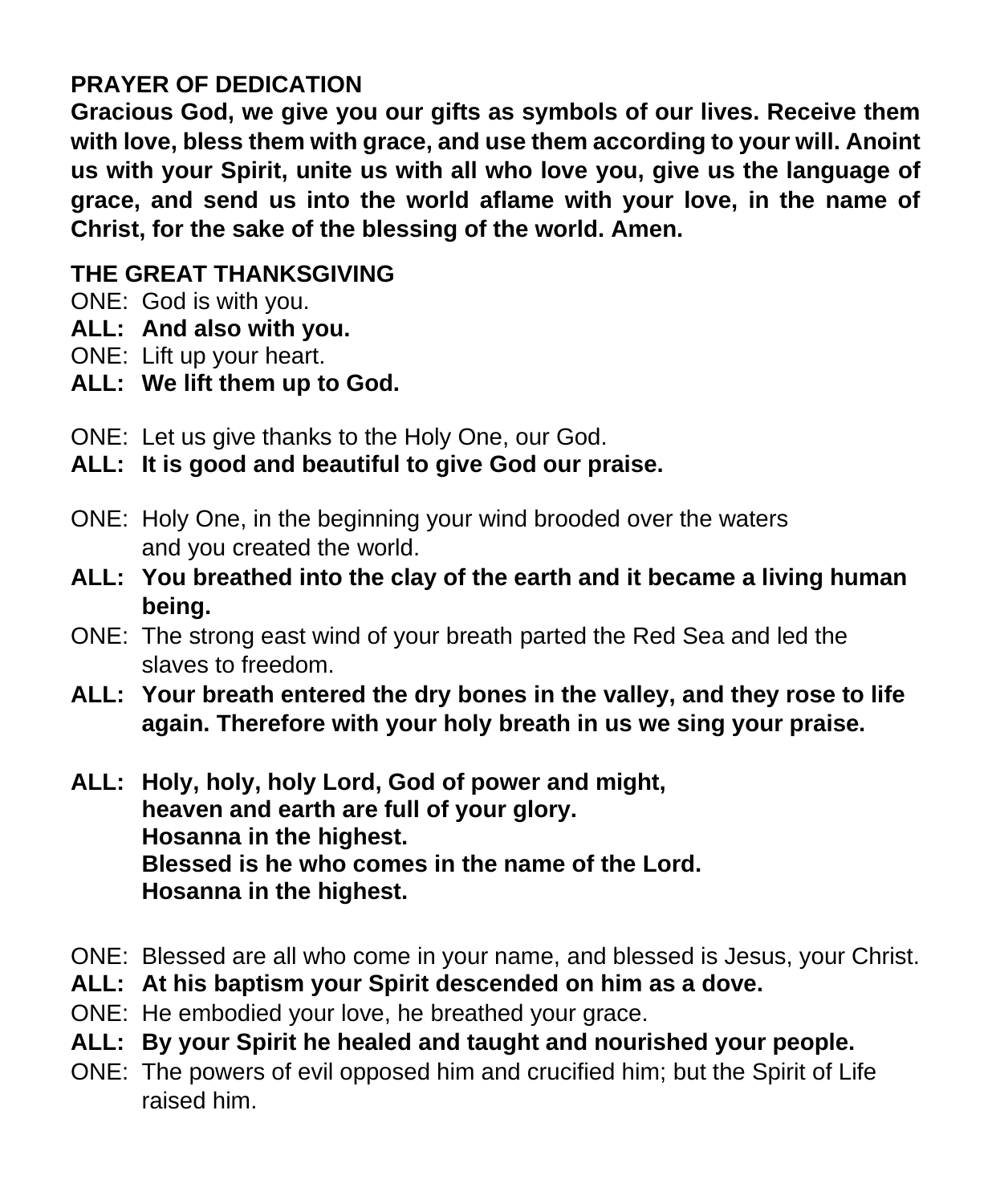## **ALL: Risen from the dead, he came to us and breathed his spirit into us, his promise to be with us always.**

On the night in which he gave himself for us

Jesus took bread, blessed it, broke it, and gave it to his disciples, saying, "Take and eat; this is my body."

In the same way, after the supper he took the cup, blessed it with thanks and gave it to them, saying,

"Drink of this, all of you. This is my blood, poured out for you and for many, in a new Covenant, which is the forgiveness of sin."

As long as we break this bread and share this cup we remember his death and resurrection, until he comes again.

- **ALL: Therefore, remembering these your mighty acts in Jesus Christ, we offer ourselves as a living and holy sacrifice, in union with Christ's offering for us, as we proclaim the mystery of our faith:**
- **ALL: Christ has died, Christ is risen, Christ will come again.**
- ONE: Pour out your Holy Spirit on these gifts of bread and cup, that they may be for us the body and blood of Christ.
- **ALL: Pour out your Spirit on us, that we may be for the world the Body of Christ, one in your Spirit, breathing deeply of your grace, on fire with your love, for the healing of the world. Amen.**

# **THE LORD'S PRAYER**

We invite you to pray the prayer in the language you are used to speaking. *Today we are highlighting the prayer in the Traditional text written in the 16th century for the Book of Common Prayer. This prayer is utilized by the Episcopal Church and the United Methodist Church.*

**Our Father, who art in heaven, hallowed be thy name. Thy kingdom come, thy will be done, on earth as it is in heaven. Give us this day our daily bread; and forgive us our trespasses, as we forgive those who trespass against us. And lead us not into temptation, but deliver us from evil. For thine is the kingdom, and the power, and the glory, forever. Amen.**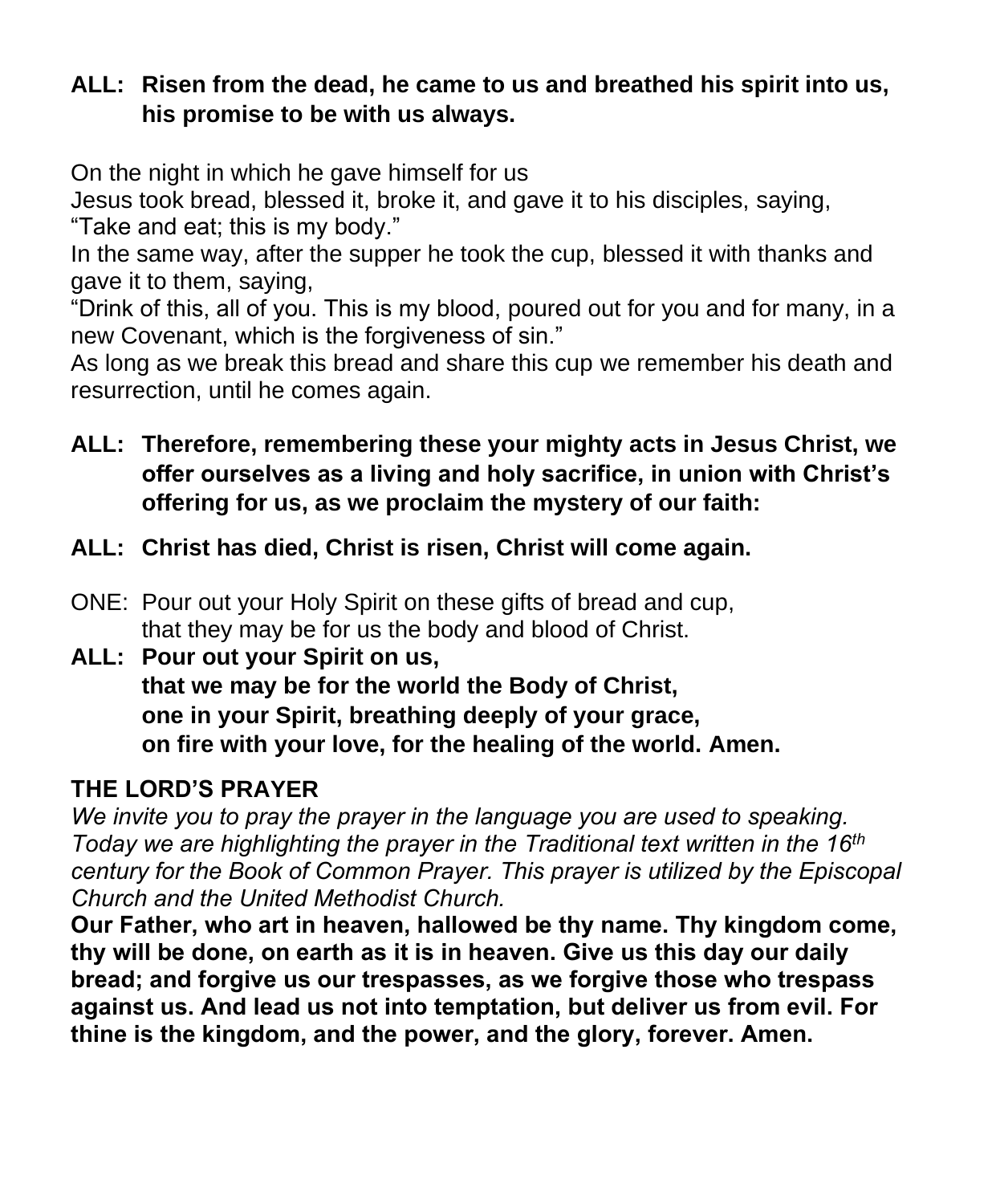## **PRAYER AFTER COMMUNION**

**Gracious God, we thank you for this mystery in which you have given yourself to us. You have created us by your Spirit, you have made us one in your Spirit, you have filled us with your Spirit, and now you send us into the world in the power of your Spirit, to show forth your love and grace to those who are hungry to hear and see. Bless us, that we may continually do your will. Amen.**

#### **BENEDICTION**

Awesome Spirit! You have inspired us this day to be witnesses to God's love and power. Help us to be joyful in our service and strong in our faith for the sake of our Lord Jesus Christ. Now we go in peace, with God's peace in our hearts. AMEN.

#### **POSTLUDE**

#### *Today's Altar Flowers are given by Donna Weinberg in honor of PVEC members past.*

*Credits*: Call to Worship. Opening prayer, The Great thanksgiving, Confession and Prayer of Dedication is adapted from: Steve Garnaas-Holmes.

Hymn: Hymn: Spirit Song, CCLI #27824, John Wimber © 1979 Mercy / Vineyard Publishing (Admin. by Integrity Music)

Image: Pentecost by Ed de Garman.

#### *Stewardship Snippet* (The Day of Pentecost - Year C) June 5, 2022

John 14:25-27

"I have said these things to you while I am still with you. But the Advocate, the Holy Spirit, whom the Father will send in my name, will teach you everything, and remind you of all that I have said to you. Peace I leave with you; my peace I give to you. I do not give to you as the world gives. Do not let your hearts be troubled, and do not let them be afraid."

To fully love Jesus Christ and to accomplish the works He would will for us requires our surrender to His Holy Spirit, for with God all things are possible, but without Him we can do nothing. This is why The Christian Church considers the Holy Spirit to be the most precious gift we have received from our Lord Jesus. Jesus plainly told His disciples that it was better for Him to leave this world and go to the Father, that He may send His Holy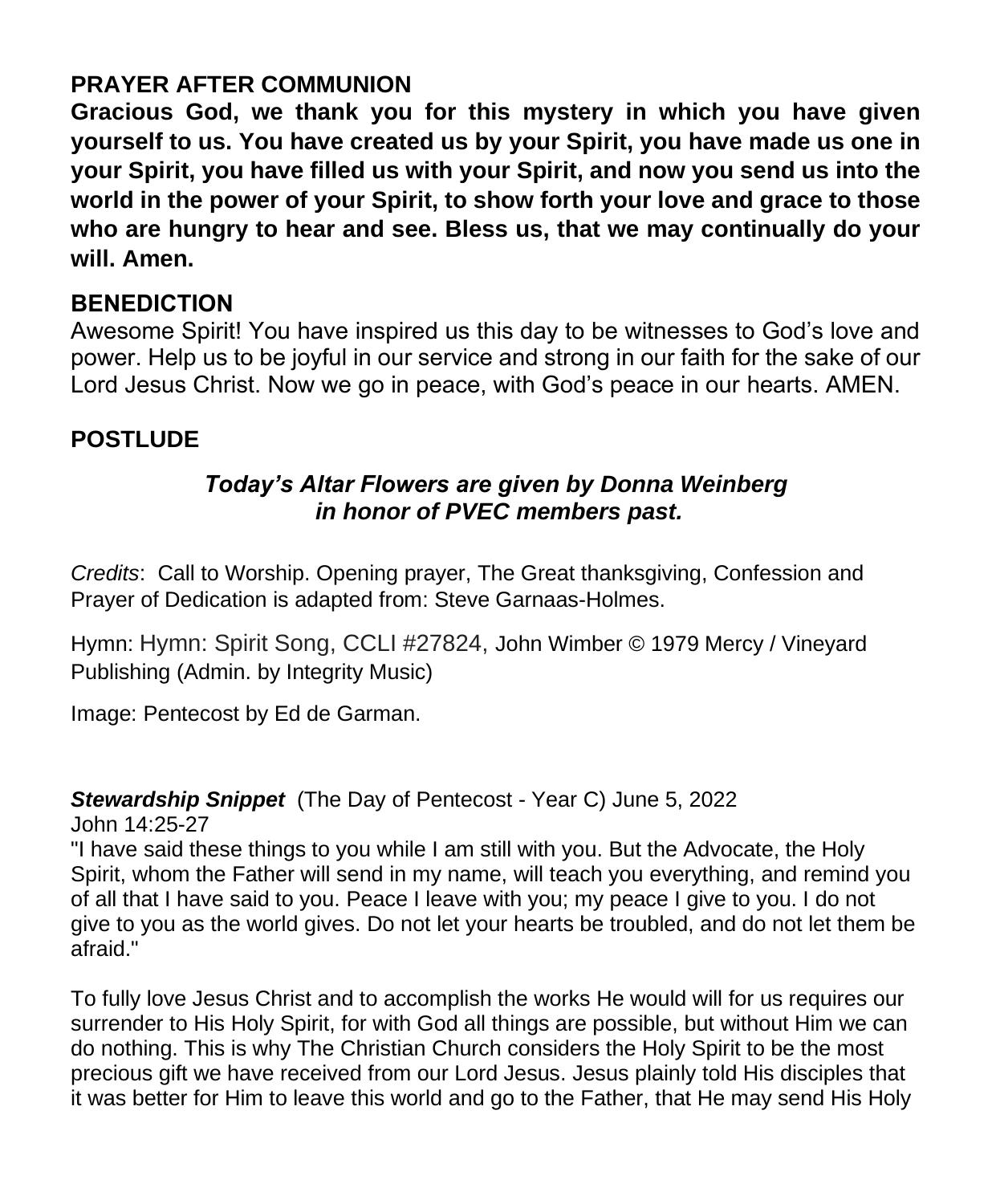Spirit into the world, into the heart of all believers. If we have been baptized, we can be sure that we have received the Holy Spirit. The paramount question still facing each of us, however, is to what degree are we allowing the Holy Spirit to direct and guide our lives? Put another way, are we cooperating with Him or stifling His lordship over us through a lack of cooperation? Listen with your heart, the Holy Spirit will lead you in the right direction. Blessings, Donna Weinberg

#### **Announcements & Upcoming Events**

The Ukrainian People & Our World**,** Refugees Everywhere**,** Jaime celebrating her 12th Birthday**,** Amy & Larry Rider in the death of his mother**,** Steve & Ellen**,** Betty**,** Rob, Cecelia, Billy**,** Baby Charlee & Lauren Phillips Smith**,** Ron, Anne, Don, Barbara**,** Amy Testa, Steve**,** Olive Collen, Ninabeth & The Metcalf Family

**Penny & Donna are hosting coffee hour on Communion Sundays.** For the other Sundays, Care & Nurture handles the Fellowship schedule. This is to remind you that there is a sign-up sheet in the hall.

**Tickets for sale until June 10<sup>th</sup> for Fish & Chips Dinner on Sat. June 18<sup>th</sup> from 5-7pm.** 

6/12 Pastor Ninabeth's last day leading worship – celebration for her following service. 6/19 & 6/26 Dan Ledwith will preach.

7/3 Rev. Deacon Jeanette Hile with begin leading worship.